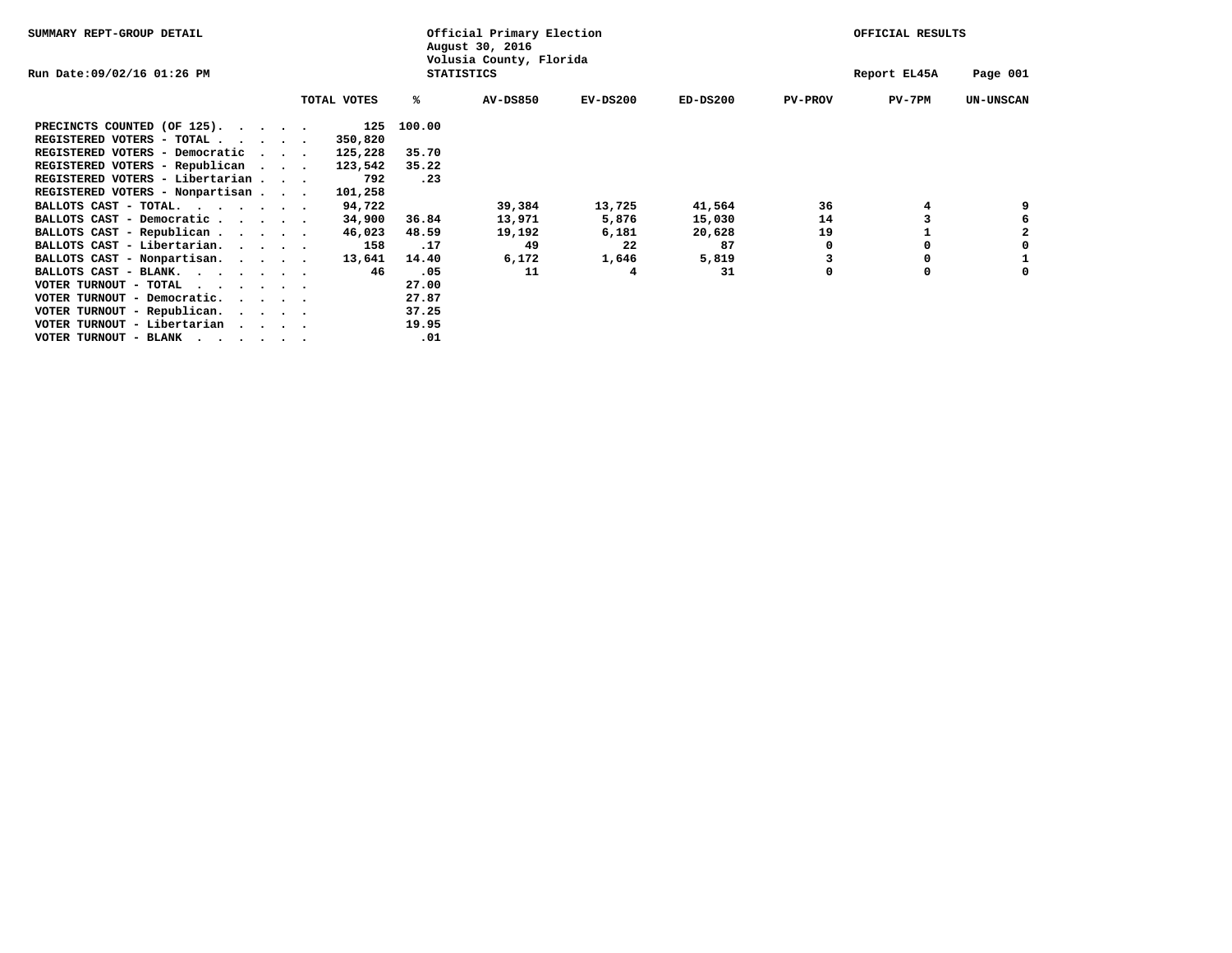| SUMMARY REPT-GROUP DETAIL                                                         |              |                | Official Primary Election<br>August 30, 2016<br>Volusia County, Florida |              | OFFICIAL RESULTS |                              |              |                                         |
|-----------------------------------------------------------------------------------|--------------|----------------|-------------------------------------------------------------------------|--------------|------------------|------------------------------|--------------|-----------------------------------------|
| Run Date: 09/02/16 01:26 PM                                                       |              |                | Democratic                                                              |              |                  |                              | Report EL45A | Page 002                                |
|                                                                                   | TOTAL VOTES  | ℁              | <b>AV-DS850</b>                                                         | $EV-DS200$   | $ED-DS200$       | <b>PV-PROV</b>               | $PV-7PM$     | <b>UN-UNSCAN</b>                        |
| United States Senator                                                             |              |                |                                                                         |              |                  |                              |              |                                         |
| (VOTE FOR) 1                                                                      |              |                |                                                                         |              |                  |                              |              |                                         |
| Roque "Rocky" De La Fuente.                                                       | 1,433        | 4.34           | 549                                                                     | 209          | 675              | $\mathbf 0$                  | 0            | 0                                       |
| Alan Grayson                                                                      | 8,818        | 26.70          | 3,360                                                                   | 1,489        | 3,965            | 3                            | 0            | $\mathbf{1}$                            |
| Pam Keith                                                                         | 4,598        | 13.92          | 2,068                                                                   | 668          | 1,859            | $\overline{\mathbf{2}}$      | 0            | $\mathbf 1$                             |
| Reginald Luster<br>$\sim$ $\sim$                                                  | 533          | 1.61           | 211                                                                     | 74           | 245              | $\mathbf{1}$                 | $\mathbf{1}$ | $\mathbf 1$                             |
| Patrick Murphy.<br>$\cdot$ $\cdot$ $\cdot$ $\cdot$ $\cdot$ $\cdot$ $\cdot$        | 17,647       | 53.43          | 7,019                                                                   | 3,207        | 7,410            | $7\phantom{.0}$              | $\mathbf{1}$ | 3                                       |
| Over Votes .<br>$\cdots$                                                          | 20           |                | 11                                                                      | $\mathbf{1}$ | 8                | $\Omega$                     | 0            | $\mathbf 0$                             |
| Under Votes                                                                       | 1,851        |                | 753                                                                     | 228          | 868              | $\mathbf{1}$                 | $\mathbf{1}$ | $\Omega$                                |
| Representative in Congress District 6<br>(VOTE FOR) 1                             |              |                |                                                                         |              |                  |                              |              |                                         |
|                                                                                   |              |                |                                                                         |              |                  |                              |              |                                         |
| William (Bill) McCullough                                                         | 11,199       | 34.82<br>17.91 | 4,890                                                                   | 1,622<br>912 | 4,681            | 3<br>$\overline{\mathbf{4}}$ | 1<br>0       | $\overline{\mathbf{2}}$<br>$\mathbf{2}$ |
| Jay McGovern                                                                      | 5,759        |                | 2,585                                                                   |              | 2,256            |                              |              |                                         |
| George Pappas                                                                     | 5,408        | 16.82          | 2,203                                                                   | 966          | 2,236            | $\mathbf{2}$                 | $\mathbf 0$  | ${\bf 1}$                               |
| Dwayne L. Taylor                                                                  | 9,792        | 30.45          | 3,106                                                                   | 2,050        | 4,632            | 3                            | $\mathbf{1}$ | $\mathbf 0$                             |
| Over Votes                                                                        | 16           |                | 8                                                                       | 5            | 3                | $\Omega$                     | $\mathbf{0}$ | $\mathbf 0$                             |
| Under Votes                                                                       | 2,726        |                | 1,179                                                                   | 321          | 1,222            | $\overline{a}$               | $\mathbf{1}$ | $\mathbf{1}$                            |
| State Representative District 26<br>(VOTE FOR) 1                                  |              |                |                                                                         |              |                  |                              |              |                                         |
| Patrick Henry.<br>$\cdot$ $\cdot$ $\cdot$ $\cdot$ $\cdot$ $\cdot$ $\cdot$ $\cdot$ | 6,549        | 60.18          | 2,407                                                                   | 1,078        | 3,060            | 3                            | 0            | 1                                       |
| Steve Miller<br>$\cdots$                                                          | 4,333        | 39.82          | 1,629                                                                   | 769          | 1,933            | $\mathbf{1}$                 | $\mathbf{1}$ | $\mathbf 0$                             |
| Over Votes                                                                        | 7            |                | 1                                                                       | 3            | 3                | $\mathbf 0$                  | 0            | $\mathbf 0$                             |
| Under Votes                                                                       | 1,013        |                | 467                                                                     | 117          | 427              | $\overline{a}$               | $\mathbf 0$  | $\mathbf 0$                             |
| Precinct Committeeman PCT 218                                                     |              |                |                                                                         |              |                  |                              |              |                                         |
| (VOTE FOR) 2                                                                      |              |                |                                                                         |              |                  |                              |              |                                         |
| Terrell Wayne Bailey.                                                             | 257          | 57.88          | 108                                                                     | 54           | 95               | 0                            | $\mathbf 0$  | $\mathbf 0$                             |
| Anthony DeFeo.                                                                    | 104          | 23.42          | 42                                                                      | 13           | 49               | 0                            | 0            | $\mathbf 0$                             |
| Ron Ellstrom-Oliver                                                               | 83           | 18.69          | 41                                                                      | 17           | 25               | $\Omega$                     | $\mathbf 0$  | $\mathbf 0$                             |
| Over Votes                                                                        | 0            |                | 0                                                                       | 0            | $\mathbf 0$      | $\mathbf 0$                  | $\mathbf 0$  | $\mathbf 0$                             |
| Under Votes                                                                       | 474          |                | 193                                                                     | 94           | 187              | $\Omega$                     | $\mathbf 0$  | $\mathbf 0$                             |
| Precinct Committeeman Pct 625                                                     |              |                |                                                                         |              |                  |                              |              |                                         |
| (VOTE FOR) 1                                                                      |              |                |                                                                         |              |                  |                              |              |                                         |
| Allyn Rock Leveille                                                               | 27           | 20.00          | 11                                                                      | 8            | 8                | $\mathbf 0$                  | $\mathbf 0$  | $\mathbf 0$                             |
| Kevin Murphy                                                                      | 95           | 70.37          | 30                                                                      | 27           | 38               | $\mathbf 0$                  | 0            | $\mathbf 0$                             |
| Russell L. Vitt<br>$\cdot$ $\cdot$ $\cdot$ $\cdot$<br>$\ddot{\phantom{a}}$        | 13           | 9.63           | 6                                                                       | 3            | 4                | $\mathbf{0}$                 | $\Omega$     | $\mathbf 0$                             |
| Over Votes<br>$\sim$ 100 $\sim$                                                   | $\mathbf{0}$ |                | $\mathbf 0$                                                             | $\mathbf 0$  | $\mathbf 0$      | $\mathbf 0$                  | $\mathbf 0$  | $\mathbf 0$                             |
| Under Votes                                                                       | 54           |                | 30                                                                      | 8            | 16               | $\Omega$                     | $\Omega$     | $\mathbf 0$                             |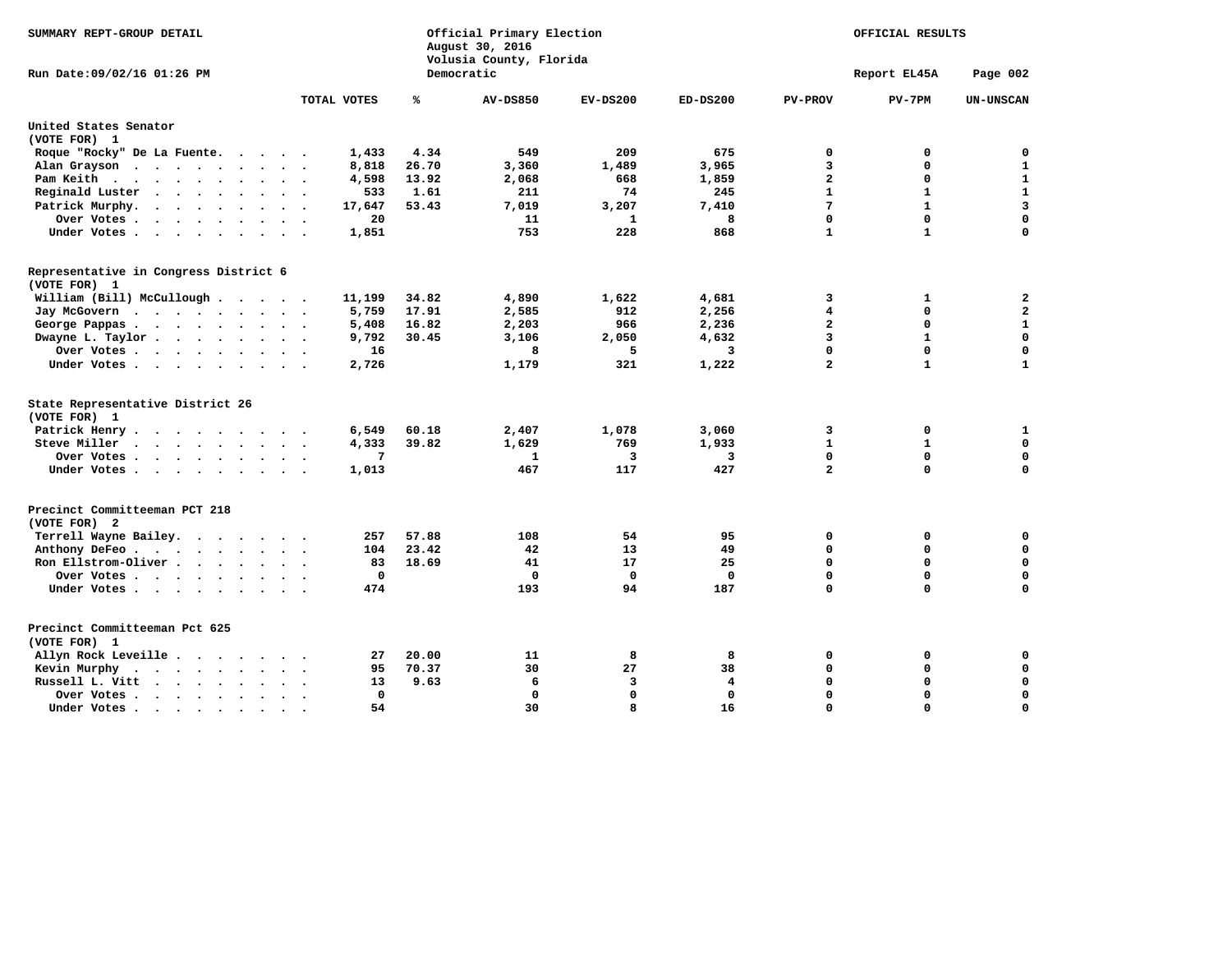| SUMMARY REPT-GROUP DETAIL     |             | Official Primary Election<br>August 30, 2016<br>Volusia County, Florida |                          | OFFICIAL RESULTS |                            |  |  |  |
|-------------------------------|-------------|-------------------------------------------------------------------------|--------------------------|------------------|----------------------------|--|--|--|
| Run Date: 09/02/16 01:26 PM   |             | Democratic                                                              |                          |                  |                            |  |  |  |
|                               | TOTAL VOTES | AV-DS850<br>℁                                                           | $EV-DS200$<br>$ED-DS200$ | <b>PV-PROV</b>   | PV-7PM<br><b>UN-UNSCAN</b> |  |  |  |
| Precinct Committeeman Pct 725 |             |                                                                         |                          |                  |                            |  |  |  |
| (VOTE FOR) 1                  |             |                                                                         |                          |                  |                            |  |  |  |
| William A. Beebe              | 109         | 57<br>58.60                                                             | 44<br>8                  | 0                | 0<br>0                     |  |  |  |
| Cameron Totman.               | 77          | 41.40<br>42                                                             | 30                       | 0                | 0<br>$\Omega$              |  |  |  |
| Over Votes                    | 0           |                                                                         | 0                        | O                | 0<br>O                     |  |  |  |
| Under Votes                   | 58          | 27                                                                      | 31                       |                  |                            |  |  |  |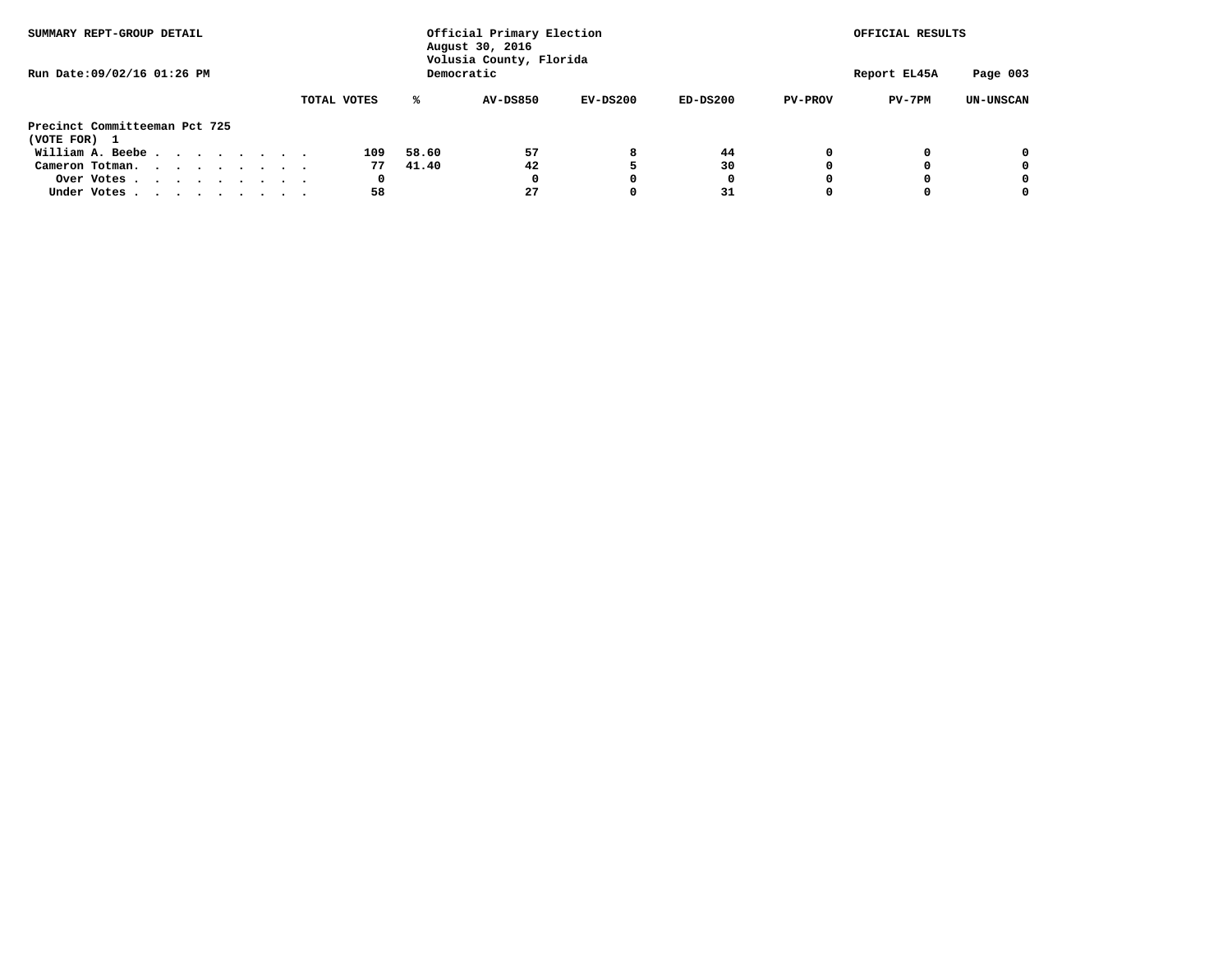| SUMMARY REPT-GROUP DETAIL                             |              |            | Official Primary Election<br>August 30, 2016<br>Volusia County, Florida |            | OFFICIAL RESULTS |                |          |                  |
|-------------------------------------------------------|--------------|------------|-------------------------------------------------------------------------|------------|------------------|----------------|----------|------------------|
| Run Date: 09/02/16 01:26 PM                           |              | Republican |                                                                         |            | Report EL45A     | Page 004       |          |                  |
|                                                       | TOTAL VOTES  | ℁          | <b>AV-DS850</b>                                                         | $EV-DS200$ | $ED-DS200$       | <b>PV-PROV</b> | $PV-7PM$ | <b>UN-UNSCAN</b> |
| United States Senator                                 |              |            |                                                                         |            |                  |                |          |                  |
| (VOTE FOR) 1                                          |              |            |                                                                         |            |                  |                |          |                  |
| Carlos Beruff.                                        | 10,723       | 23.80      | 5,172                                                                   | 1,372      | 4,176            | 1              | 0        | 2                |
| Ernie Rivera                                          | 1,059        | 2.35       | 447                                                                     | 137        | 474              | $\mathbf{1}$   | 0        | 0                |
| Marco Rubio.<br>.                                     | 30,922       | 68.63      | 12,083                                                                  | 4,248      | 14,575           | 15             | 1        | 0                |
| Dwight Mark Anthony Young                             | 2,353        | 5.22       | 1,077                                                                   | 291        | 983              | $\overline{a}$ | 0        | 0                |
| Over Votes                                            | 17           |            | 9                                                                       | 1          | 7                | $\Omega$       | $\Omega$ | $\mathbf 0$      |
| Under Votes                                           | 949          |            | 404                                                                     | 132        | 413              | $\Omega$       | $\Omega$ | $\Omega$         |
| Representative in Congress District 6<br>(VOTE FOR) 1 |              |            |                                                                         |            |                  |                |          |                  |
| Fred Costello.                                        | 12,157       | 27.70      | 5,379                                                                   | 1,630      | 5,143            | 2              | 1        | 2                |
| Ron Desantis<br>$\cdots$                              | 25,332       | 57.73      | 9,899                                                                   | 3,617      | 11,800           | 16             | 0        | 0                |
| G. G. Galloway.                                       | 6,393        | 14.57      | 2,942                                                                   | 751        | 2,699            | $\mathbf{1}$   | 0        | $\mathbf 0$      |
| Over Votes                                            | 14           |            | 9                                                                       | 0          | 5                | $\mathbf 0$    | 0        | $\mathbf 0$      |
| Under Votes                                           | 2,127        |            | 963                                                                     | 183        | 981              | $\Omega$       | $\Omega$ | $\Omega$         |
| State Committeeman<br>(VOTE FOR) 1                    |              |            |                                                                         |            |                  |                |          |                  |
| Paul W. Deering                                       | 25,125       | 69.48      | 10,741                                                                  | 3,389      | 10,979           | 14             | 1        | 1                |
| James Oddie.                                          | 11,038       | 30.52      | 4,392                                                                   | 1,591      | 5,052            | $\overline{a}$ | 0        | $\mathbf{1}$     |
| Over Votes                                            | $\mathbf{2}$ |            | 1                                                                       | 0          | 1                | $\Omega$       | 0        | $\mathbf 0$      |
| Under Votes                                           | 9,858        |            | 4,058                                                                   | 1,201      | 4,596            | 3              | $\Omega$ | $\Omega$         |
|                                                       |              |            |                                                                         |            |                  |                |          |                  |
| State Committeewoman<br>(VOTE FOR) 1                  |              |            |                                                                         |            |                  |                |          |                  |
| Dana Christina Dougherty                              | 19,279       | 52.32      | 7,862                                                                   | 2,566      | 8,842            | 7              | 1        | 1                |
| Marilyn C. Ford                                       | 17,566       | 47.68      | 7,532                                                                   | 2,533      | 7,491            | 9              | 0        | 1                |
| Over Votes                                            | 1            |            | 0                                                                       | 1          | 0                | 0              | 0        | $\mathbf 0$      |
| Under Votes                                           | 9,177        |            | 3,798                                                                   | 1,081      | 4,295            | 3              | O        | $\Omega$         |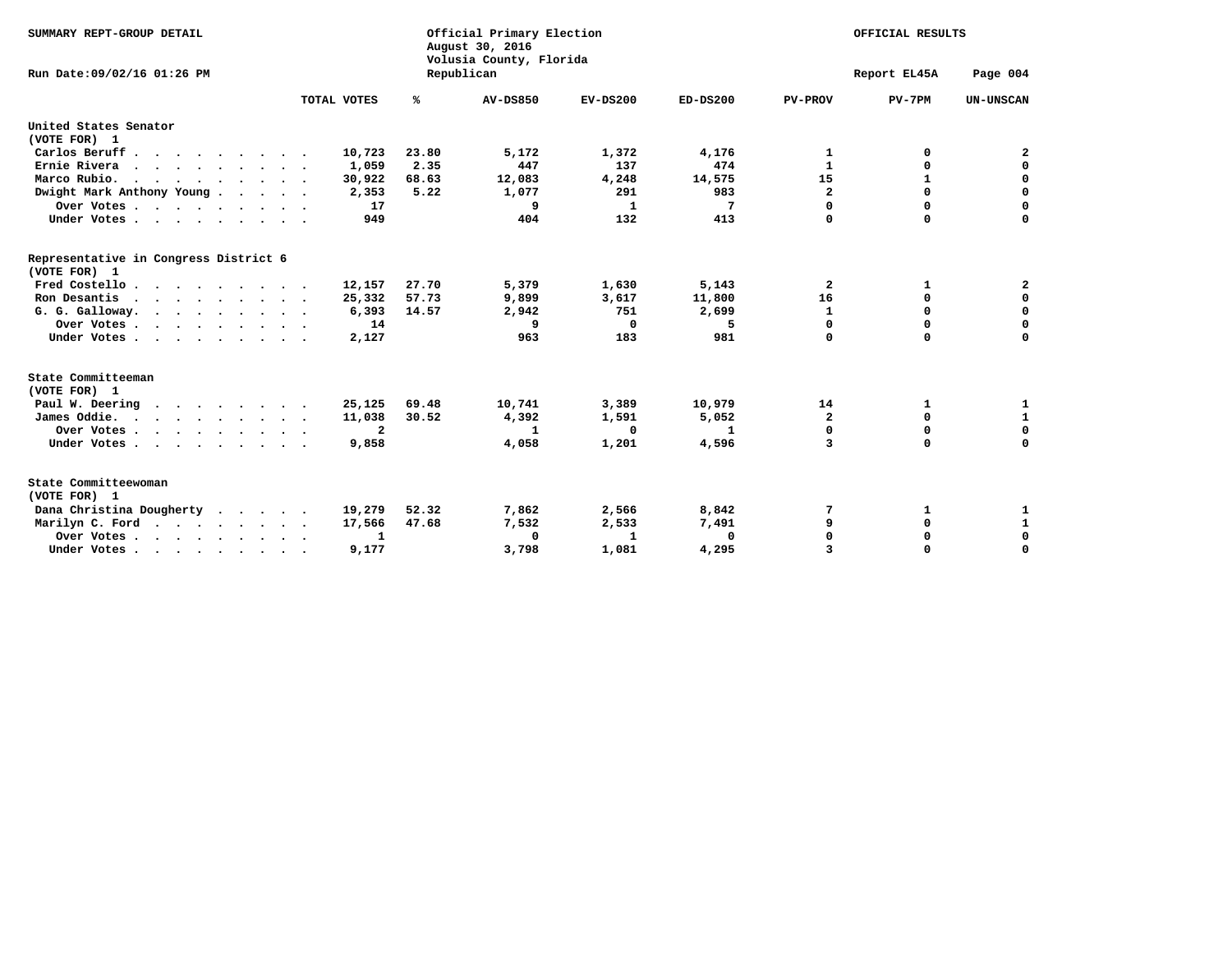| SUMMARY REPT-GROUP DETAIL<br>Run Date: 09/02/16 01:26 PM |  |  |  | Official Primary Election<br>August 30, 2016<br>Volusia County, Florida |             |             |              |                 |            |            | OFFICIAL RESULTS |          |            |
|----------------------------------------------------------|--|--|--|-------------------------------------------------------------------------|-------------|-------------|--------------|-----------------|------------|------------|------------------|----------|------------|
|                                                          |  |  |  |                                                                         | Libertarian |             | Report EL45A | Page 005        |            |            |                  |          |            |
|                                                          |  |  |  |                                                                         |             | TOTAL VOTES | ℁            | <b>AV-DS850</b> | $EV-DS200$ | $ED-DS200$ | <b>PV-PROV</b>   | $PV-7PM$ | UN-UNSCAN  |
| United States Senator                                    |  |  |  |                                                                         |             |             |              |                 |            |            |                  |          |            |
| (VOTE FOR) 1                                             |  |  |  |                                                                         |             |             |              |                 |            |            |                  |          |            |
| Augustus Invictus.                                       |  |  |  |                                                                         |             | 25          | 18.38        | 10              |            | 12         | 0                |          | $^{\circ}$ |
| Paul Stanton                                             |  |  |  |                                                                         |             | 111         | 81.62        | 32              | 13         | 66         |                  |          | 0          |
| Over Votes                                               |  |  |  |                                                                         |             | 0           |              | 0               | O          | 0          |                  |          | 0          |
| Under Votes                                              |  |  |  |                                                                         |             | 22          |              |                 | 6          |            |                  |          | 0          |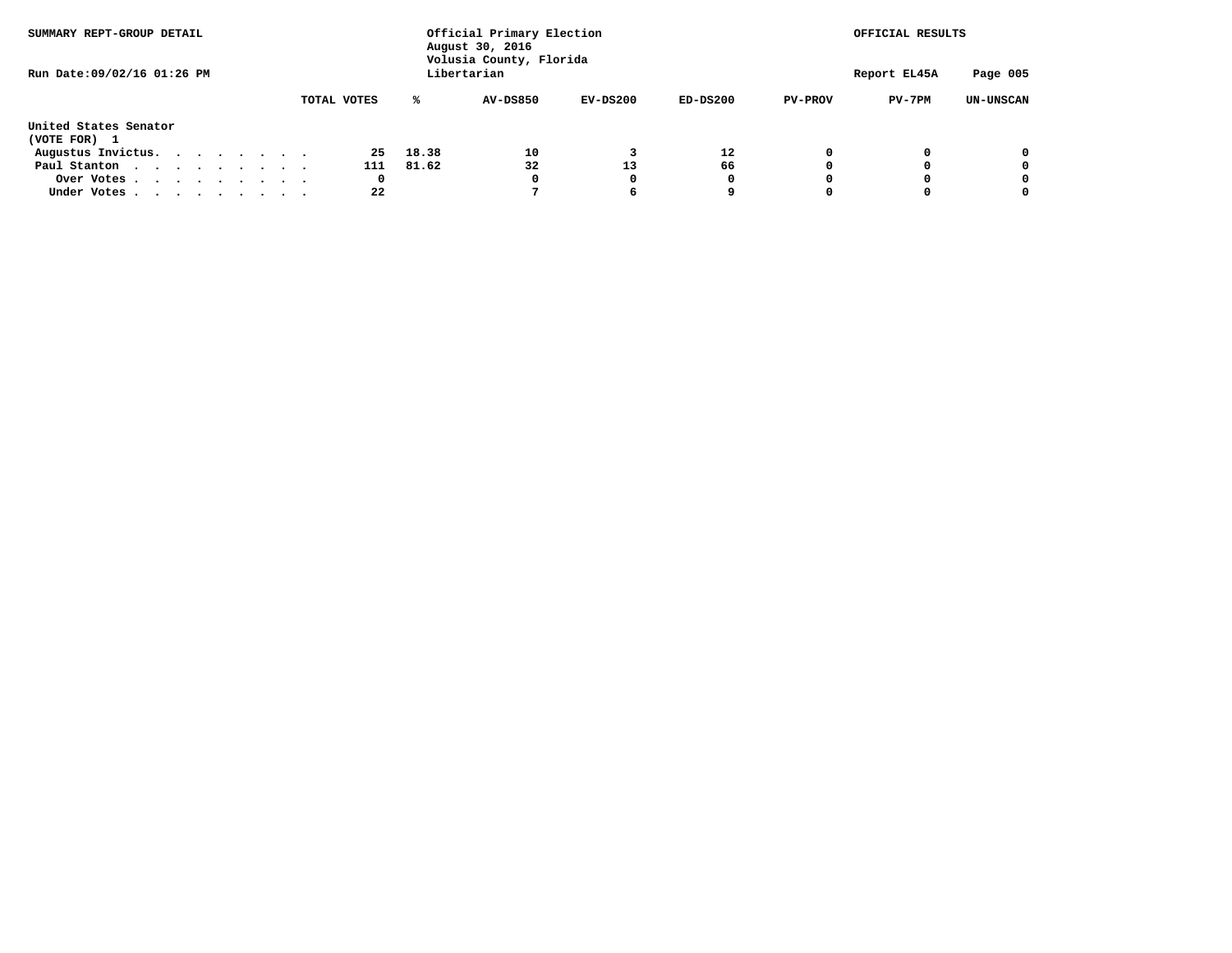| SUMMARY REPT-GROUP DETAIL                          |                 |       | Official Primary Election<br>August 30, 2016<br>Volusia County, Florida |              | OFFICIAL RESULTS |                |              |                  |
|----------------------------------------------------|-----------------|-------|-------------------------------------------------------------------------|--------------|------------------|----------------|--------------|------------------|
| Run Date: 09/02/16 01:26 PM                        |                 |       | Nonpartisan                                                             |              |                  |                | Report EL45A | Page 006         |
|                                                    | TOTAL VOTES     | ℁     | <b>AV-DS850</b>                                                         | $EV-DS200$   | $ED-DS200$       | <b>PV-PROV</b> | $PV-7PM$     | <b>UN-UNSCAN</b> |
| Circuit Judge 7th Circuit Group 4<br>(VOTE FOR) 1  |                 |       |                                                                         |              |                  |                |              |                  |
| Chris France - WITHDRAWN                           | 13,205          | 16.13 | 4,982                                                                   | 1,627        | 6,583            | 7              | 3            | 3                |
| Sebrina L. Slack                                   | 28,433          | 34.74 | 12,402                                                                  | 4,222        | 11,793           | 15             | 0            | $\mathbf{1}$     |
| Stasia Warren                                      | 40,203          | 49.12 | 16,487                                                                  | 6,360        | 17,340           | 11             | $\mathbf 0$  | 5                |
| Over Votes                                         | 74              |       | 11                                                                      | 13           | 50               | $\Omega$       | $\mathbf 0$  | $\mathbf 0$      |
| Under Votes                                        | 12,807          |       | 5,502                                                                   | 1,503        | 5,798            | $\overline{3}$ | $\mathbf{1}$ | $\Omega$         |
| Circuit Judge 7th Circuit Group 10<br>(VOTE FOR) 1 |                 |       |                                                                         |              |                  |                |              |                  |
| Malcolm Anthony                                    | 29,794          | 38.46 | 13,341                                                                  | 4,208        | 12,223           | 16             | 1            | 5                |
| Scott DuPont                                       | 47,668          | 61.54 | 19,059                                                                  | 7,222        | 21,366           | 15             | $\mathbf{2}$ | $\overline{4}$   |
| Over Votes                                         | $7\phantom{.0}$ |       | $\mathbf{2}$                                                            | $\mathbf{2}$ | 3                | $\mathbf 0$    | $\mathbf 0$  | $\mathbf 0$      |
| Under Votes                                        | 17,253          |       | 6,982                                                                   | 2,293        | 7,972            | 5              | $\mathbf{1}$ | $\Omega$         |
|                                                    |                 |       |                                                                         |              |                  |                |              |                  |
| Circuit Judge 7th Circuit Group 13<br>(VOTE FOR) 1 |                 |       |                                                                         |              |                  |                |              |                  |
| David Hood.<br>$\cdots$                            | 36,567          | 44.04 | 15,115                                                                  | 5,241        | 16,193           | 14             | $\mathbf{1}$ | 3                |
| A. "Kathleen" McNeilly                             | 46,458          | 55.96 | 19,374                                                                  | 7,065        | 19,993           | 18             | $\mathbf{2}$ | 6                |
| Over Votes                                         | 8               |       | $\mathbf{2}$                                                            | $\Omega$     | 6                | 0              | $\mathbf 0$  | $\mathbf 0$      |
| Under Votes                                        | 11,689          |       | 4,893                                                                   | 1,419        | 5,372            | 4              | $\mathbf{1}$ | $\Omega$         |
| Circuit Judge 7th Circuit Group 17<br>(VOTE FOR) 1 |                 |       |                                                                         |              |                  |                |              |                  |
| Linda L. Gaustad                                   | 37,296          | 47.33 | 15,424                                                                  | 5,858        | 15,995           | 13             | $\mathbf{2}$ | $\overline{4}$   |
| Howard O. McGillin Jr                              | 41,512          | 52.67 | 17,588                                                                  | 5,801        | 18,101           | 18             | $\mathbf{1}$ | 3                |
| Over Votes                                         | 11              |       | $\mathbf{2}$                                                            | $\mathbf{1}$ | 7                | $\mathbf{0}$   | $\mathbf 0$  | $\mathbf{1}$     |
| Under Votes                                        | 15,903          |       | 6,370                                                                   | 2,065        | 7,461            | 5              | $\mathbf{1}$ | $\mathbf{1}$     |
| County Judge 7th Circuit Group 3<br>(VOTE FOR) 1   |                 |       |                                                                         |              |                  |                |              |                  |
| Heather Caeners                                    | 27,850          | 34.65 | 11,286                                                                  | 4,098        | 12,453           | 11             | 0            | 2                |
| Shirley A. Green                                   | 39,137          | 48.69 | 16,742                                                                  | 5,876        | 16,495           | 16             | 3            | 5                |
| Marla Rawnsley.                                    | 13,394          | 16.66 | 5,356                                                                   | 2,101        | 5,934            | 3              | 0            | $\mathbf 0$      |
| Over Votes                                         | 18              |       | 7                                                                       | $\mathbf{1}$ | 10               | $\mathbf 0$    | 0            | 0                |
| Under Votes                                        | 14,323          |       | 5,993                                                                   | 1,649        | 6,672            | 6              | $\mathbf{1}$ | $\overline{a}$   |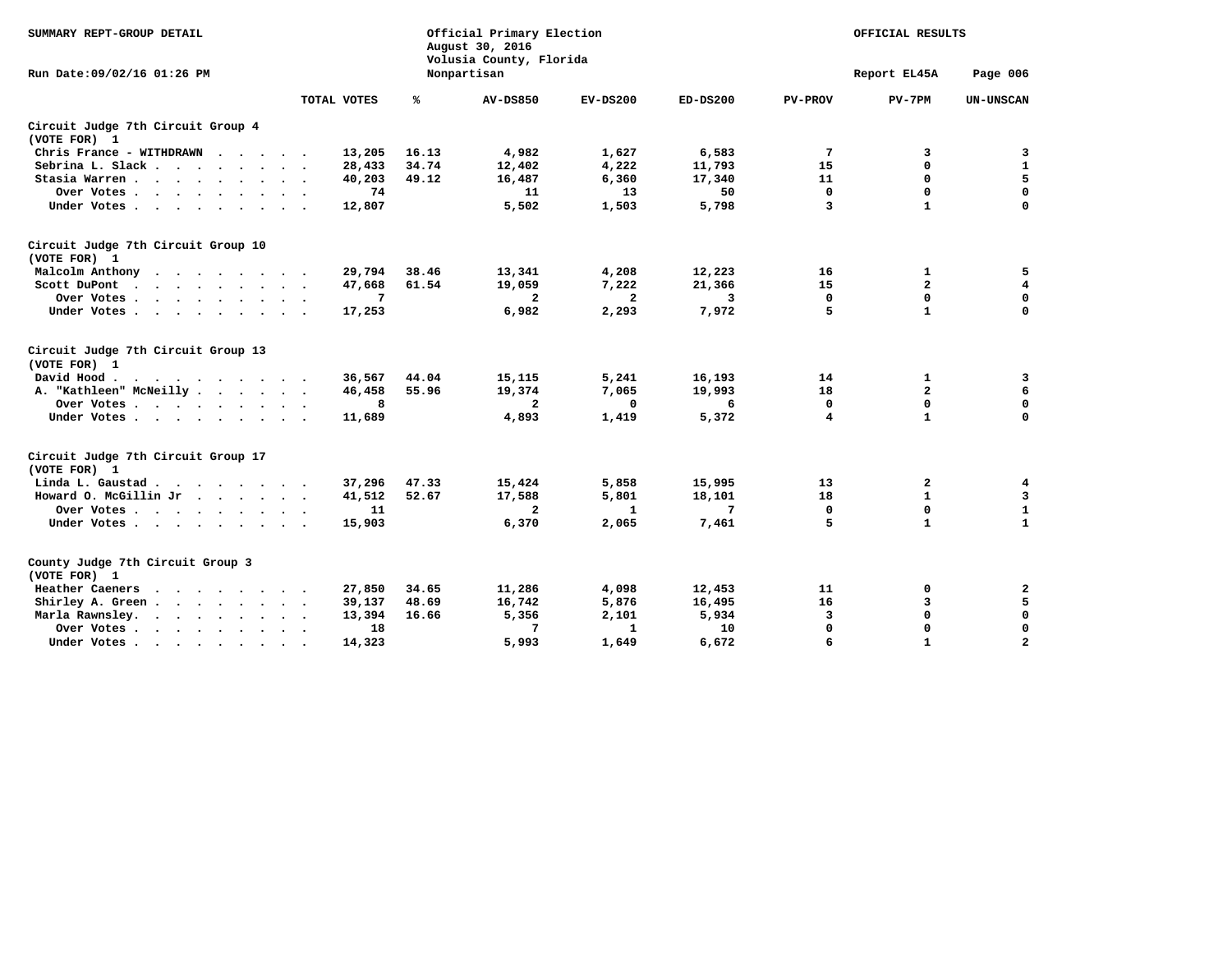| SUMMARY REPT-GROUP DETAIL                                                                                                                                                                                                                                                                      |                                             |       | Official Primary Election<br>August 30, 2016<br>Volusia County, Florida |                         | OFFICIAL RESULTS        |                 |                         |                         |
|------------------------------------------------------------------------------------------------------------------------------------------------------------------------------------------------------------------------------------------------------------------------------------------------|---------------------------------------------|-------|-------------------------------------------------------------------------|-------------------------|-------------------------|-----------------|-------------------------|-------------------------|
| Run Date:09/02/16 01:26 PM                                                                                                                                                                                                                                                                     |                                             |       | Nonpartisan                                                             |                         |                         |                 | Report EL45A            | Page 007                |
|                                                                                                                                                                                                                                                                                                | TOTAL VOTES                                 | ℁     | <b>AV-DS850</b>                                                         | $EV-DS200$              | ED-DS200                | <b>PV-PROV</b>  | $PV-7PM$                | <b>UN-UNSCAN</b>        |
| Sheriff                                                                                                                                                                                                                                                                                        |                                             |       |                                                                         |                         |                         |                 |                         |                         |
| (VOTE FOR) 1                                                                                                                                                                                                                                                                                   |                                             |       |                                                                         |                         |                         |                 |                         |                         |
| Wendell C. Bradford                                                                                                                                                                                                                                                                            | 9,311                                       | 10.07 | 2,998                                                                   | 1,905                   | 4,398                   | 5               | $\overline{\mathbf{2}}$ | 3                       |
| Dave Brannon                                                                                                                                                                                                                                                                                   | 13,958                                      | 15.10 | 5,420                                                                   | 2,086                   | 6,449                   | 3               | $\mathbf 0$             | $\mathbf 0$             |
| Mike Chitwood                                                                                                                                                                                                                                                                                  | 46,795                                      | 50.63 | 21,139                                                                  | 6,201                   | 19,434                  | 16              | $\overline{a}$          | 3                       |
| Eric Dietrich.<br>$\cdots$                                                                                                                                                                                                                                                                     | 20,931                                      | 22.65 | 7,969                                                                   | 3,162                   | 9,788                   | 11              | $\mathbf{0}$            | $\mathbf 1$             |
| James E. (Jim) Gillum<br>$\cdots$                                                                                                                                                                                                                                                              | 1,423                                       | 1.54  | 715                                                                     | 152                     | 555                     | $\mathbf{1}$    | $\mathbf 0$             | $\mathbf 0$             |
| Over Votes                                                                                                                                                                                                                                                                                     | 24                                          |       | 6                                                                       | 3                       | 14                      | $\mathbf 0$     | 0                       | $\mathbf{1}$            |
| Under Votes                                                                                                                                                                                                                                                                                    | 2,280                                       |       | 1,137                                                                   | 216                     | 926                     | $\Omega$        | 0                       | $\mathbf{1}$            |
| Property Appraiser<br>(VOTE FOR) 1                                                                                                                                                                                                                                                             |                                             |       |                                                                         |                         |                         |                 |                         |                         |
| Larry Bartlett.                                                                                                                                                                                                                                                                                | 28,559                                      | 34.85 | 12,767                                                                  | 4,079                   | 11,698                  | 9               | $\mathbf{2}$            | 4                       |
| H. Alan Burton.                                                                                                                                                                                                                                                                                | 29,692<br>$\ddot{\phantom{0}}$<br>$\bullet$ | 36.23 | 12,069                                                                  | 4,216                   | 13,389                  | 14              | $\mathbf{1}$            | 3                       |
| Mike Swanto.<br>$\cdots$                                                                                                                                                                                                                                                                       | 23,705                                      | 28.92 | 8,924                                                                   | 4,041                   | 10,731                  | $7\phantom{.0}$ | 0                       | $\mathbf{2}$            |
| Over Votes                                                                                                                                                                                                                                                                                     | 12                                          |       | $\overline{a}$                                                          | $\overline{a}$          | 8                       | $\mathbf 0$     | $\mathbf{0}$            | $\mathbf 0$             |
| Under Votes                                                                                                                                                                                                                                                                                    | 12,754                                      |       | 5,622                                                                   | 1,387                   | 5,738                   | 6               | $\mathbf{1}$            | $\mathbf 0$             |
| Supervisor of Elections<br>(VOTE FOR) 1                                                                                                                                                                                                                                                        |                                             |       |                                                                         |                         |                         |                 |                         |                         |
| Teresa Apgar<br>$\ddot{\phantom{a}}$                                                                                                                                                                                                                                                           | 12,371                                      | 14.60 | 4,984                                                                   | 1,693                   | 5,687                   | 4               | $\mathbf 0$             | 3                       |
| David Lee Davis                                                                                                                                                                                                                                                                                | 10,497                                      | 12.39 | 3,852                                                                   | 1,442                   | 5,193                   | 8               | $\mathbf{1}$            | $\mathbf{1}$            |
| Bill Fyfe<br>$\ddot{\phantom{0}}$<br>$\mathbf{r}$ . The contract of the contract of the contract of the contract of the contract of the contract of the contract of the contract of the contract of the contract of the contract of the contract of the contract of th<br>$\ddot{\phantom{a}}$ | 7,470<br>$\ddot{\phantom{0}}$               | 8.81  | 2,712                                                                   | 1,255                   | 3,499                   | $\overline{a}$  | $\mathbf 0$             | $\mathbf 2$             |
| Lisa Lewis.<br>$\begin{array}{cccccccccccccccccc} . & . & . & . & . & . & . & . & . & . \end{array}$                                                                                                                                                                                           | 54,404                                      | 64.20 | 23,894                                                                  | 8,161                   | 22,323                  | 20              | 3                       | $\mathbf{3}$            |
| Over Votes                                                                                                                                                                                                                                                                                     | 19                                          |       | 6                                                                       | $\overline{\mathbf{4}}$ | 9                       | $\mathbf 0$     | $\mathbf 0$             | $\mathbf 0$             |
| Under Votes                                                                                                                                                                                                                                                                                    | 9,961                                       |       | 3,936                                                                   | 1,170                   | 4,853                   | $\overline{a}$  | $\mathbf{0}$            | $\mathbf 0$             |
| County Council Chair<br>(VOTE FOR) 1                                                                                                                                                                                                                                                           |                                             |       |                                                                         |                         |                         |                 |                         |                         |
| Jason P. Davis.                                                                                                                                                                                                                                                                                | 19,233                                      | 23.19 | 8,098                                                                   | 2,685                   | 8,441                   | 6               | 1                       | $\overline{\mathbf{2}}$ |
| Greg Gimbert                                                                                                                                                                                                                                                                                   | 14,110<br>$\ddot{\phantom{1}}$              | 17.02 | 5,596                                                                   | 2,140                   | 6,366                   | 6               | $\mathbf 0$             | $\overline{2}$          |
| Ed Kelley.<br>$\sim$                                                                                                                                                                                                                                                                           | 38,985                                      | 47.01 | 16,171                                                                  | 5,872                   | 16,916                  | 20              | $\mathbf{2}$            | $\overline{\mathbf{4}}$ |
| Tom Laputka.<br>$\cdot$ $\cdot$ $\cdot$ $\cdot$ $\cdot$<br>$\sim$ $\sim$<br>$\ddot{\phantom{a}}$                                                                                                                                                                                               | 10,596                                      | 12.78 | 4,402                                                                   | 1,698                   | 4,494                   | $\mathbf{1}$    | $\mathbf{1}$            | $\mathbf 0$             |
| Over Votes                                                                                                                                                                                                                                                                                     | 19                                          |       | 5                                                                       | 4                       | 10                      | $\mathbf 0$     | 0                       | $\mathbf 0$             |
| Under Votes                                                                                                                                                                                                                                                                                    | 11,779                                      |       | 5,112                                                                   | 1,326                   | 5,337                   | 3               | $\mathbf{0}$            | $\mathbf{1}$            |
| County Council Member District 4<br>County Council District 4<br>(VOTE FOR) 1                                                                                                                                                                                                                  |                                             |       |                                                                         |                         |                         |                 |                         |                         |
| Linda Bourquin-McIntyre.                                                                                                                                                                                                                                                                       | 1,935                                       | 9.98  | 862                                                                     | 348                     | 723                     | $\mathbf{1}$    | $\mathbf 0$             | $\mathbf{1}$            |
| Roy Johnson.                                                                                                                                                                                                                                                                                   | 2,047                                       | 10.56 | 847                                                                     | 277                     | 921                     | $\mathbf 0$     | $\mathbf{1}$            | $\mathbf{1}$            |
| Heather Post<br>$\bullet$<br>$\bullet$                                                                                                                                                                                                                                                         | 8,240                                       | 42.51 | 2,922                                                                   | 1,682                   | 3,631                   | 5               | $\mathbf 0$             | $\mathbf 0$             |
| Al Smith.<br>$\begin{array}{cccccccccccccc} \bullet & \bullet & \bullet & \bullet & \bullet & \bullet & \bullet & \bullet \end{array}$<br>$\sim$<br>$\bullet$<br>$\bullet$                                                                                                                     | 5,333<br>$\ddot{\phantom{a}}$               | 27.51 | 2,432                                                                   | 928                     | 1,972                   | $\mathbf{1}$    | $\mathbf 0$             | $\mathbf 0$             |
| Roland Via.<br>$\sim$ $\sim$ $\sim$ $\sim$ $\sim$<br>$\bullet$<br>$\sim$                                                                                                                                                                                                                       | 1,830<br>$\cdot$                            | 9.44  | 793                                                                     | 292                     | 744                     | $\mathbf 0$     | $\mathbf 0$             | $\mathbf 1$             |
| Over Votes<br>$\bullet$<br>$\bullet$                                                                                                                                                                                                                                                           |                                             | 8     | $\overline{\mathbf{A}}$                                                 | $\Omega$                | $\overline{\mathbf{A}}$ | $\mathbf 0$     | $\mathbf 0$             | $\mathbf 0$             |
| Under Votes.<br>$\sim$ $\sim$<br>$\bullet$<br>$\sim$<br>$\bullet$                                                                                                                                                                                                                              | 2,111                                       |       | 1,013                                                                   | 287                     | 809                     | $\mathbf{1}$    | $\Omega$                | $\mathbf{1}$            |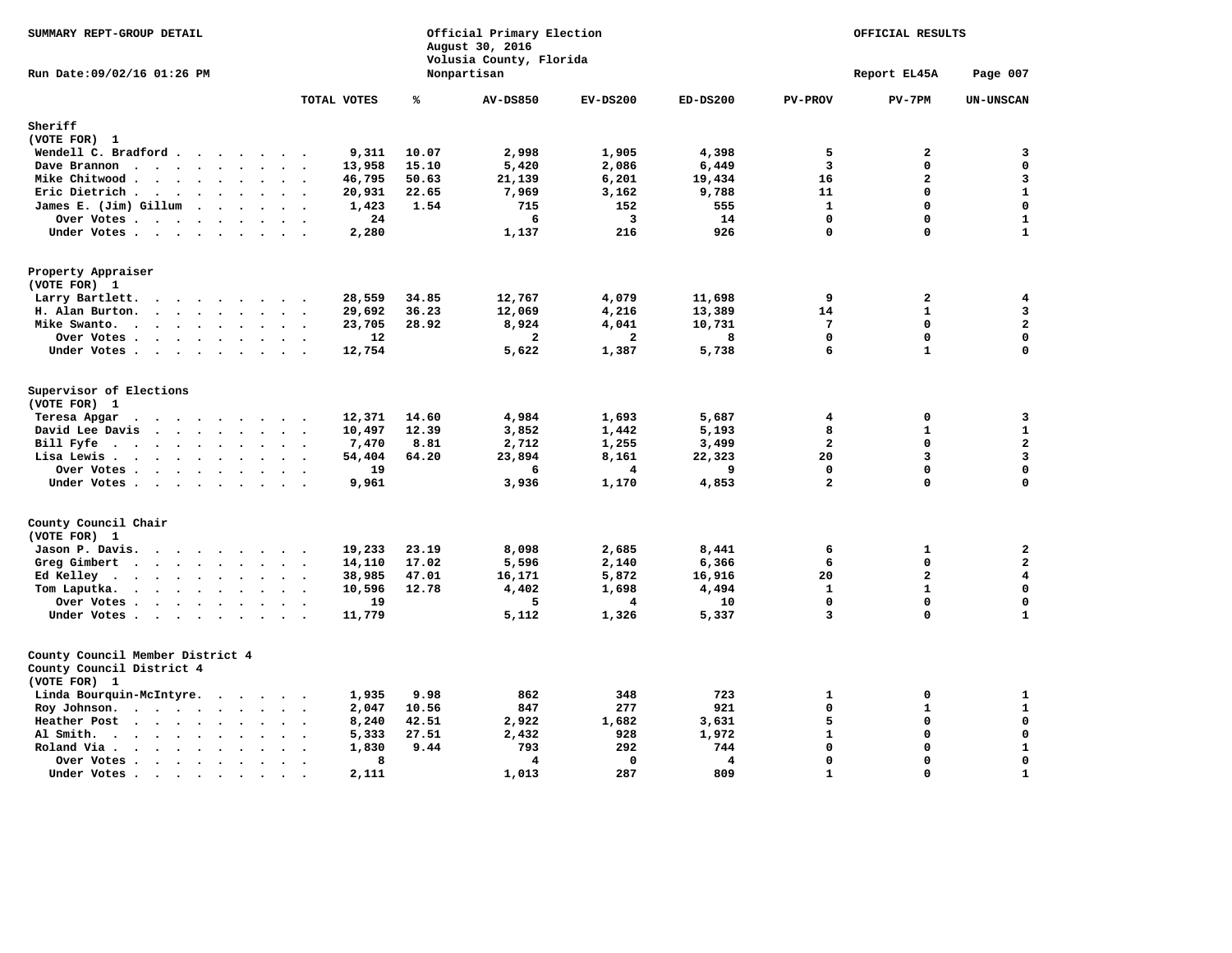| SUMMARY REPT-GROUP DETAIL                                                          |                  |       | Official Primary Election<br>August 30, 2016<br>Volusia County, Florida | OFFICIAL RESULTS |              |                |              |                  |
|------------------------------------------------------------------------------------|------------------|-------|-------------------------------------------------------------------------|------------------|--------------|----------------|--------------|------------------|
| Run Date: 09/02/16 01:26 PM                                                        |                  |       | Nonpartisan                                                             |                  |              |                | Report EL45A | Page 008         |
|                                                                                    | TOTAL VOTES      | %     | <b>AV-DS850</b>                                                         | $EV-DS200$       | ED-DS200     | <b>PV-PROV</b> | $PV-7PM$     | <b>UN-UNSCAN</b> |
| School Board Member District 2                                                     |                  |       |                                                                         |                  |              |                |              |                  |
| (VOTE FOR) 1                                                                       |                  |       |                                                                         |                  |              |                |              |                  |
| Boysie Mae Smith-Walden.                                                           | 4,928            | 32.95 | 1,884                                                                   | 666              | 2,374        | 3              | 1            | 0                |
| Ida Duncan Wright.                                                                 | 10,027           | 67.05 | 4,190                                                                   | 1,302            | 4,525        | 9              | 0            | $\mathbf{1}$     |
| Over Votes                                                                         | 6                |       | $\overline{a}$                                                          | $\mathbf 0$      | 4            | $\mathbf 0$    | 0            | $\mathbf 0$      |
| Under Votes                                                                        | 3,248            |       | 1,445                                                                   | 309              | 1,494        | $\mathbf 0$    | 0            | $\mathbf 0$      |
| School Board Member District 4<br>(VOTE FOR) 1                                     |                  |       |                                                                         |                  |              |                |              |                  |
| Carl Persis.<br>$\cdot$                                                            | 13,140           | 64.11 | 5,562                                                                   | 2,351            | 5,220        | 4              | 1            | 2                |
| Ray Sanchez.<br>$\ddot{\phantom{a}}$<br>$\sim$                                     | 7,355<br>$\cdot$ | 35.89 | 2,837                                                                   | 1,293            | 3,222        | $\overline{a}$ | 0            | $\mathbf{1}$     |
| Over Votes                                                                         | 9                |       | $\overline{\mathbf{2}}$                                                 | 4                | 3            | $\mathbf 0$    | 0            | $\mathbf 0$      |
| Under Votes                                                                        | 1,648            |       | 796                                                                     | 189              | 660          | $\overline{a}$ | $\mathbf 0$  | $\mathbf{1}$     |
| Daytona Beach Mayor<br>(VOTE FOR) 1                                                |                  |       |                                                                         |                  |              |                |              |                  |
| Dominique DeLannoy<br>$\cdots$                                                     | 386              | 4.16  | 153                                                                     | 59               | 174          | 0              | 0            | $\mathbf 0$      |
| Derrick L. Henry .<br>$\cdots$                                                     | 5,766<br>$\cdot$ | 62.15 | 1,950                                                                   | 1,074            | 2,737        | 3              | $\mathbf{1}$ | $\mathbf{1}$     |
| Fred Hoffmann                                                                      | 631              | 6.80  | 293                                                                     | 89               | 249          | $\Omega$       | 0            | $\mathbf 0$      |
| David Chief Rhody.                                                                 | 411              | 4.43  | 135                                                                     | 82               | 193          | $\mathbf{1}$   | 0            | $\mathbf 0$      |
| Ken Strickland.<br>$\sim$<br>$\sim$ $\sim$                                         | 2,083            | 22.45 | 782                                                                     | 421              | 878          | $\overline{a}$ | $\Omega$     | $\mathbf 0$      |
| Over Votes                                                                         | $\mathbf 0$      |       | $\mathbf 0$                                                             | $\mathbf 0$      | $\mathbf 0$  | $\mathbf 0$    | $\mathbf 0$  | $\mathbf 0$      |
| Under Votes                                                                        | 636              |       | 312                                                                     | 91               | 233          | $\mathbf 0$    | $\mathbf 0$  | $\Omega$         |
| Daytona Beach City Commissioner Zone 2<br>Daytona Beach Zone 2<br>(VOTE FOR) 1     |                  |       |                                                                         |                  |              |                |              |                  |
| Aaron Delgado                                                                      | 581              | 36.94 | 198                                                                     | 101              | 281          | 0              | 1            | $\mathbf 0$      |
| Mary Weegie Kuendig                                                                | 591              | 37.57 | 224                                                                     | 105              | 260          | $\mathbf{2}$   | 0            | $\mathbf 0$      |
| Tony Servance                                                                      | 401              | 25.49 | 97                                                                      | 97               | 207          | $\mathbf 0$    | $\mathbf 0$  | $\mathbf 0$      |
| Over Votes                                                                         | $\mathbf{1}$     |       | $\mathbf 0$                                                             | $\mathbf{1}$     | $\mathbf{0}$ | $\mathbf 0$    | $\mathbf 0$  | $\mathbf 0$      |
| Under Votes                                                                        | 184              |       | 73                                                                      | 24               | 87           | $\mathbf 0$    | $\mathbf 0$  | $\mathbf 0$      |
| Daytona Beach City Commissioner Zone 5<br>Daytona Beach Zone 5<br>(VOTE FOR) 1     |                  |       |                                                                         |                  |              |                |              |                  |
| Dannette M. Henry.<br>$\cdots$                                                     | 738              | 46.30 | 209                                                                     | 143              | 386          | 0              | $\mathbf 0$  | $\mathbf 0$      |
| Myke Tairu                                                                         | 473              | 29.67 | 155                                                                     | 88               | 230          | 0              | 0            | $\mathbf 0$      |
| Willie F. Williams<br>$\cdot$ $\cdot$ $\cdot$ $\cdot$ $\cdot$<br>$\cdot$<br>$\sim$ | 383              | 24.03 | 99                                                                      | 93               | 191          | $\Omega$       | 0            | $\mathbf 0$      |
| Over Votes<br>$\sim$<br>$\ddot{\phantom{0}}$                                       | $\mathbf 0$      |       | $\mathbf 0$                                                             | $\mathbf 0$      | $\mathbf 0$  | $\mathbf 0$    | 0            | $\mathbf 0$      |
| Under Votes                                                                        | 79               |       | 28                                                                      | 18               | 33           | $\Omega$       | $\Omega$     | $\mathbf 0$      |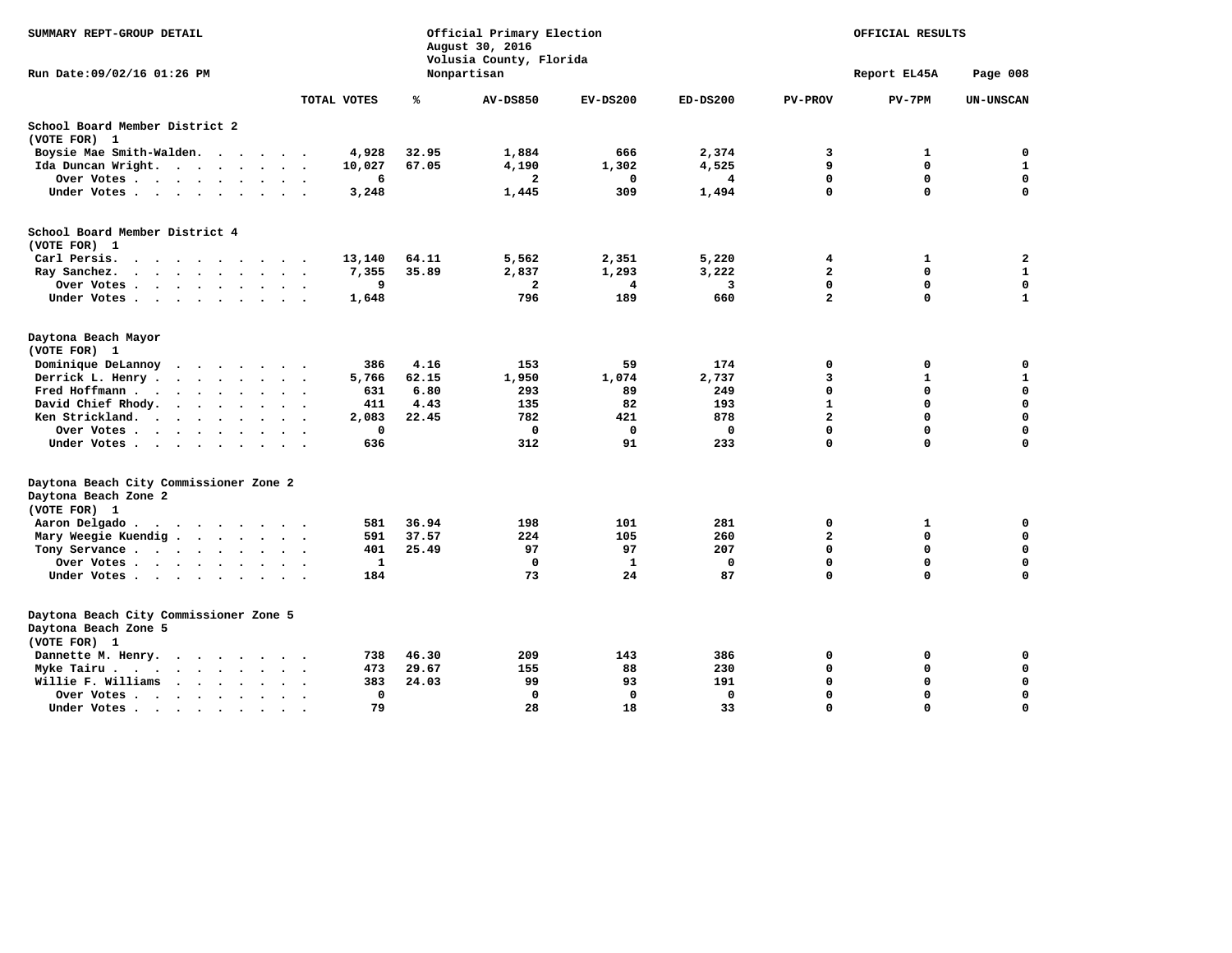| SUMMARY REPT-GROUP DETAIL                                                                                        |                         |       | Official Primary Election<br>August 30, 2016<br>Volusia County, Florida |                 | OFFICIAL RESULTS |                |              |                  |
|------------------------------------------------------------------------------------------------------------------|-------------------------|-------|-------------------------------------------------------------------------|-----------------|------------------|----------------|--------------|------------------|
| Run Date: 09/02/16 01:26 PM                                                                                      |                         |       | Nonpartisan                                                             |                 |                  |                | Report EL45A | Page 009         |
|                                                                                                                  | TOTAL VOTES             | ℁     | <b>AV-DS850</b>                                                         | $EV-DS200$      | $ED-DS200$       | <b>PV-PROV</b> | $PV-7PM$     | <b>UN-UNSCAN</b> |
| DeBary City Council Seat 2                                                                                       |                         |       |                                                                         |                 |                  |                |              |                  |
| (VOTE FOR) 1                                                                                                     |                         |       |                                                                         |                 |                  |                |              |                  |
| Paula Abramson.<br>$\sim$ $\sim$ $\sim$ $\sim$ $\sim$                                                            | 577                     | 15.63 | 187                                                                     | 45              | 345              | 0              | 0            | 0                |
| Erika Benfield.<br>$\sim$<br>$\sim$<br>$\cdot$                                                                   | 1,283                   | 34.76 | 575                                                                     | 89              | 619              | $\Omega$       | 0            | $\mathbf 0$      |
| Nick Koval.                                                                                                      | 931                     | 25.22 | 456                                                                     | 37              | 438              | $\mathbf 0$    | 0            | $\mathbf 0$      |
| Patricia Stevenson                                                                                               | 900                     | 24.38 | 413                                                                     | 55              | 431              | $\mathbf{1}$   | 0            | $\mathbf 0$      |
| Over Votes                                                                                                       | $\overline{\mathbf{2}}$ |       | $\mathbf{1}$                                                            | $\mathbf{0}$    | $\mathbf{1}$     | $\mathbf 0$    | 0            | $\mathbf 0$      |
| Under Votes                                                                                                      | 209                     |       | 111                                                                     | 18              | 80               | $\mathbf 0$    | $\mathbf 0$  | $\mathbf 0$      |
| DeLand City Commissioner Seat 2<br>(VOTE FOR) 1                                                                  |                         |       |                                                                         |                 |                  |                |              |                  |
| Jeff Hunter.<br>$\cdot$ $\cdot$ $\cdot$ $\cdot$ $\cdot$ $\cdot$ $\cdot$<br>$\sim$ $\sim$<br>$\ddot{\phantom{1}}$ | 1,386                   | 28.55 | 645                                                                     | 206             | 534              | 1              | 0            | 0                |
| Voloria Manning                                                                                                  | 946                     | 19.49 | 378                                                                     | 185             | 382              | $\Omega$       | 0            | $\mathbf{1}$     |
| Buz Nesbit                                                                                                       | 1,073                   | 22.10 | 422                                                                     | 196             | 455              | 0              | 0            | $\mathbf 0$      |
| Kevin Reid                                                                                                       | 1,450                   | 29.87 | 691                                                                     | 249             | 510              | $\mathbf 0$    | 0            | $\mathbf 0$      |
| Over Votes.<br>$\cdot$                                                                                           | 5                       |       | $\overline{a}$                                                          | 0               | 3                | $\Omega$       | 0            | $\mathbf 0$      |
| Under Votes                                                                                                      | 590                     |       | 313                                                                     | 82              | 195              | $\mathbf 0$    | 0            | $\mathbf 0$      |
| Holly Hill City Commissioner District 1<br>(VOTE FOR) 1                                                          |                         |       |                                                                         |                 |                  |                |              |                  |
| Arthur J. Byrnes                                                                                                 | 805                     | 51.40 | 328                                                                     | 108             | 369              | 0              | 0            | 0                |
| Mike Chuven.<br>$\sim$                                                                                           | 761                     | 48.60 | 273                                                                     | 96              | 391              | $\mathbf{1}$   | 0            | 0                |
| Over Votes<br>$\ddot{\phantom{1}}$                                                                               | 0                       |       | $\mathbf{o}$                                                            | 0               | $\Omega$         | $\mathbf 0$    | 0            | $\mathbf 0$      |
| Under Votes                                                                                                      | 175                     |       | 70                                                                      | 29              | 76               | $\mathbf 0$    | 0            | $\mathbf 0$      |
| Oak Hill City Commissioner Seat 4<br>(VOTE FOR) 1                                                                |                         |       |                                                                         |                 |                  |                |              |                  |
| Jeffrey E. Bracy.                                                                                                | 265                     | 50.00 | 81                                                                      | 16              | 167              | 0              | 1            | 0                |
| Robert Livingston.                                                                                               | 126                     | 23.77 | 28                                                                      | 15              | 83               | $\mathbf{0}$   | $\mathbf 0$  | $\mathbf 0$      |
| Lyn Seaward.                                                                                                     | 139                     | 26.23 | 43                                                                      | $7\phantom{.0}$ | 86               | 3              | 0            | $\mathbf 0$      |
| Over Votes<br>$\overline{\phantom{a}}$                                                                           | $\mathbf 0$             |       | $\mathbf 0$                                                             | $\mathbf 0$     | $\mathbf 0$      | $\mathbf 0$    | 0            | $\mathbf 0$      |
| Under Votes                                                                                                      | 7                       |       | $\mathbf{1}$                                                            | $\mathbf{1}$    | 5                | $\mathbf{0}$   | 0            | $\Omega$         |
| Orange City Mayor<br>(VOTE FOR) 1                                                                                |                         |       |                                                                         |                 |                  |                |              |                  |
| Tom Abraham.<br>$\cdots$<br>$\cdot$                                                                              | 221                     | 13.13 | 146                                                                     | 13              | 62               | 0              | 0            | 0                |
| Gary A. Blair.<br>$\cdots$                                                                                       | 821                     | 48.78 | 345                                                                     | 56              | 420              | $\mathbf 0$    | 0            | $\mathbf 0$      |
| Michael G. Wright.<br>$\sim$ $\sim$ $\sim$ $\sim$                                                                | 641                     | 38.09 | 377                                                                     | 36              | 228              | 0              | 0            | 0                |
| Over Votes.<br>$\cdots$                                                                                          | 0                       |       | $\mathbf{0}$                                                            | $\mathbf 0$     | $\mathbf{0}$     | 0              | 0            | $\mathbf 0$      |
| Under Votes                                                                                                      | 123                     |       | 68                                                                      | 4               | 51               | $\Omega$       | 0            | $\mathbf 0$      |